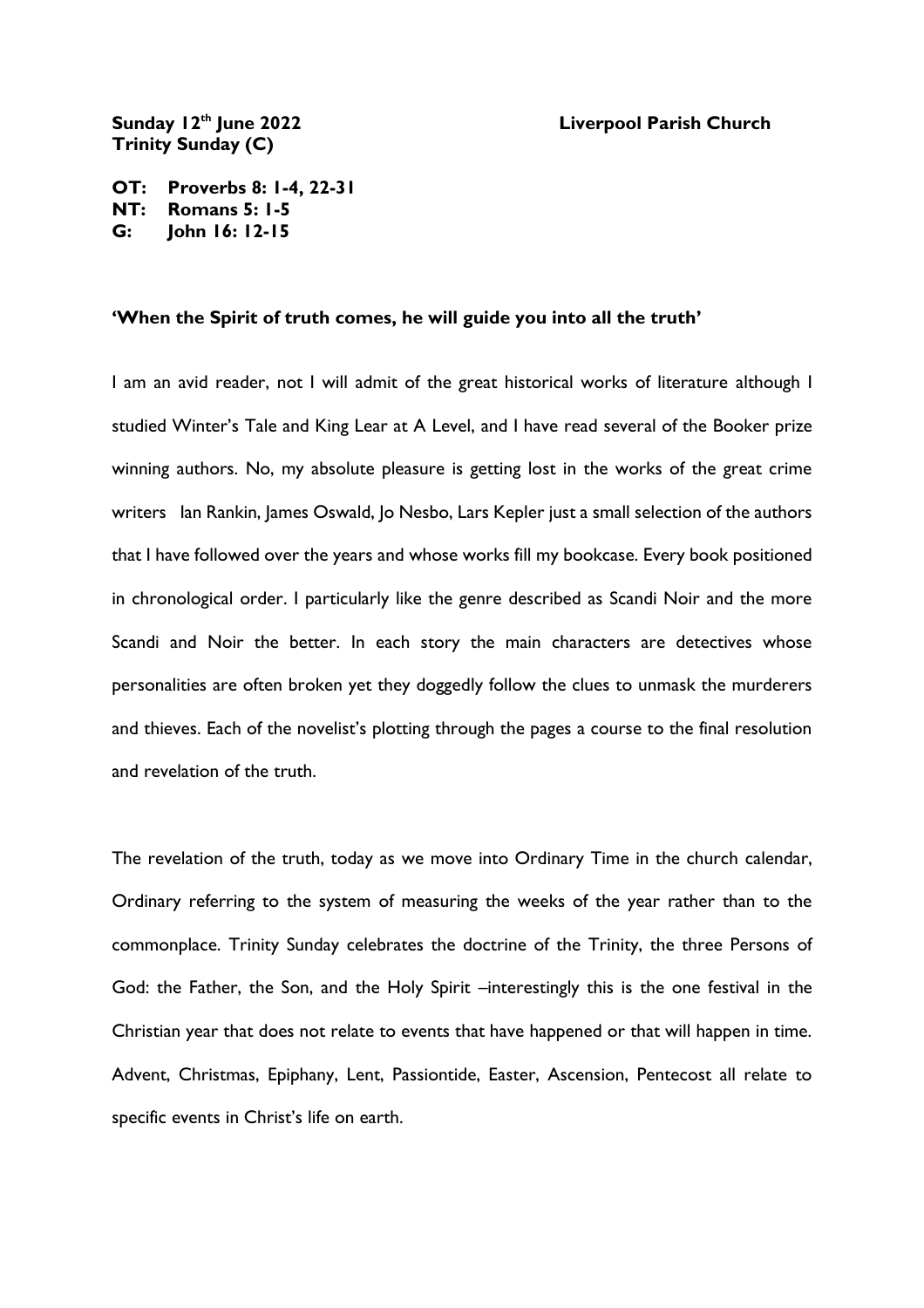But Trinity Sunday is different – it refers to a reality that has no date and it leads us to ask when did God become the Holy Trinity? Was he always the three-in-one creator, redeemer, and sustainer - was he always Father Son and Holy Spirit? A difficult question and one I don't intend to try and answer this morning!

What we do know is that Trinity Sunday is the essential reminder, that we cannot manage God – we cannot even imagine him. How can three be one? It defies both logic and understanding for if we could understand God – contain him – then he would cease to be GOD.

When we are dealing with theology and faith, we are always dealing with something more than we can cope with. We are dealing with things too wonderful for us to know – and we speak of things which we do not understand. God will always be beyond the capacity of our human minds. As Rowan Williams has said – we can but "let God be God".

However, this does not really let us off the hook! We live by faith as well as knowledge and it is FAITH that teaches us that God is indeed three in one, Father Son and Holy Spirit. This is spelt out clearly in our collect this morning when we pray that we may be led

'by the confession of a true faith, to acknowledge the glory of the eternal

Trinity and in the power of the divine majesty to worship the Unity' We can acknowledge it by faith even when we cannot understand it by knowledge. The unity of the Trinity is what holds it together. The 'three-in-one', when together, makes the whole. Each part is necessary and without all three it is not whole  $-$  it is not complete  $-$  it lacks integrity. For God, in the unity of the Trinity, is the epitome of integration and completeness. So it is for us the supreme example of utter integrity, integrity meaning completeness, honesty,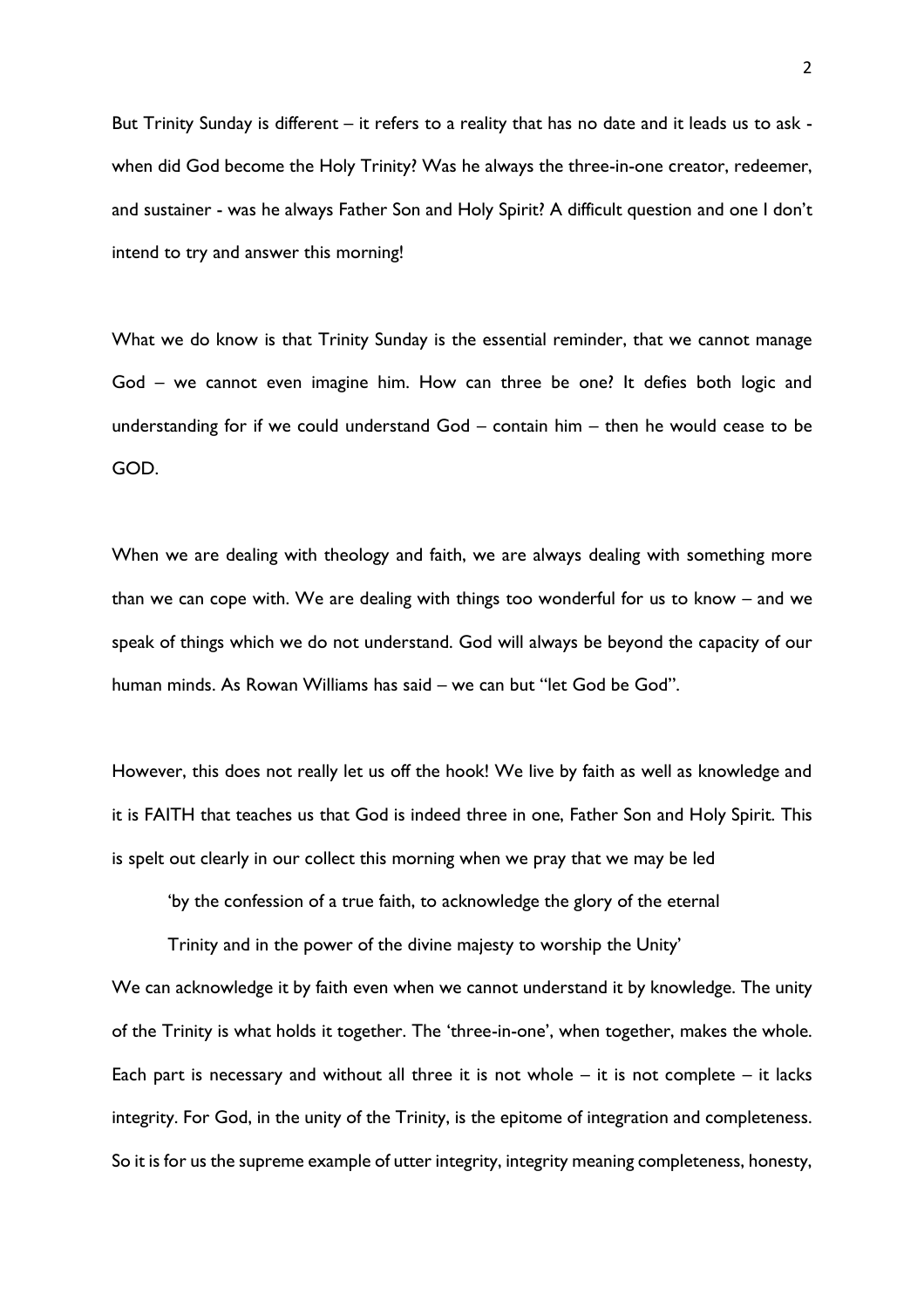authenticity. And the opposite of which is dis-integration, brokenness, less than fully honest, less than whole.

And we only have to look around us to know that we live in a fractured and dis- integrated world. Yet, within this world, we are called to become real and authentic, whole people, believers who live, as it were, in two necessary dimensions and to strive, with God's grace, to integrate the two into one - the flesh and the spirit - the human and the divine - the earthly and the heavenly - within time and in eternity.

And our supreme example, our model, is of course Christ himself. Looking at Jesus we see a man – and we see God – two realities in one integrated life. The earthly and the heavenly become perfectly integrated. From his poor and humble birth to his prophetic life on the margins and ultimately by his resurrection expresses the Father's decision to make himself visible to all. So, in looking at the man Jesus we see God himself, a human person who becomes a sacrament of God. Christ is the representative of humanity before God. We are promised that, by the transformation of grace, we may live in Christ as he lives in us. So, we too, are to become sacraments of God to the world. We are never going to fully understand how it works because we cannot have God's perspective on it all. All we do know is that, through the gift of the spirit, we are called to pray, to trust and to live with the integrity before God (to live 'holy' lives) that leaves the door open to let things come together so that God's love can come through.

We believe in a God who is creator of all things visible and invisible, a God of the here and now, and in the life that is to come. This is in fact something of deeply practical and personal meaning, it is about the possibility of an integrated life. We have seen yet again, in the stories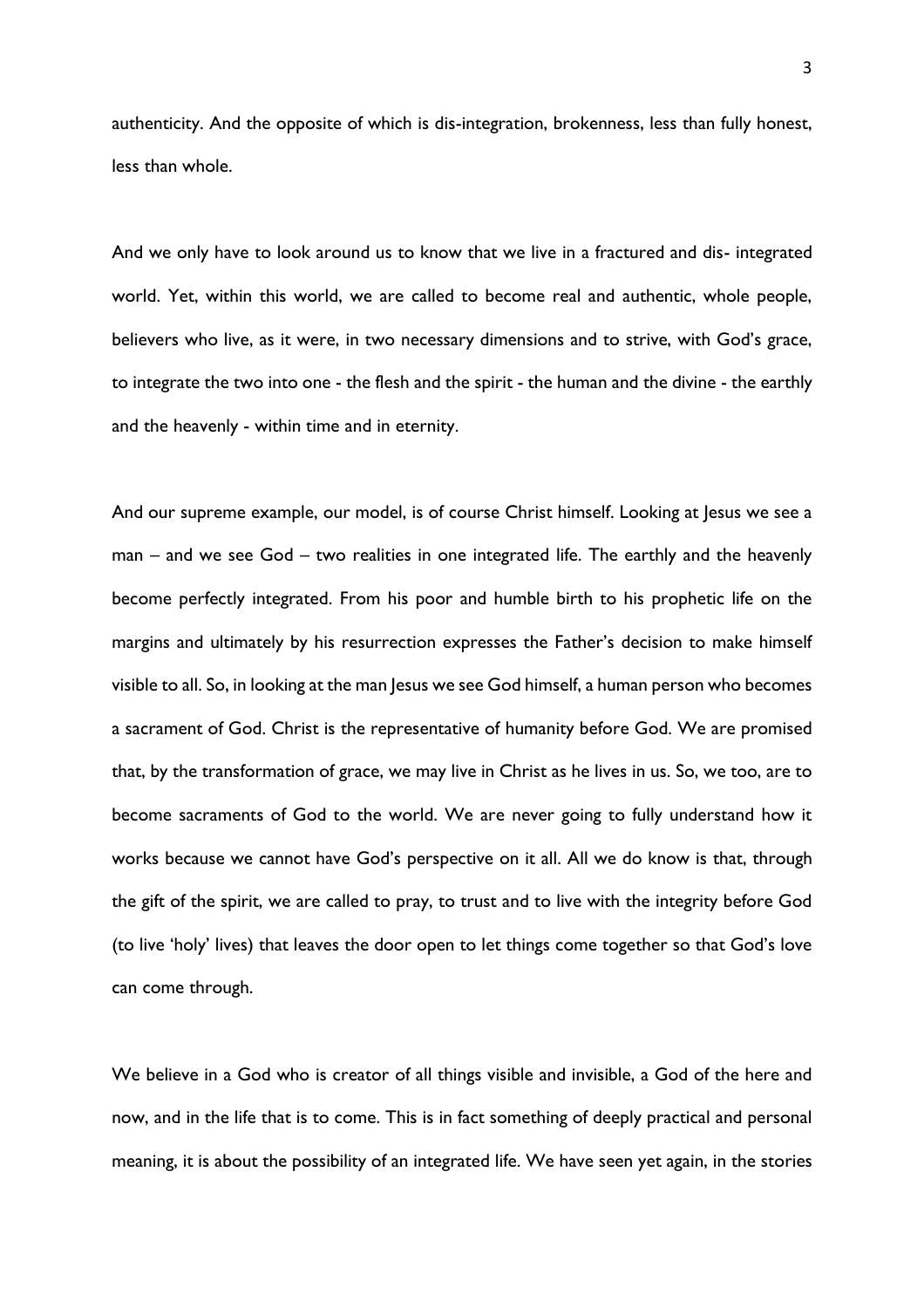of Easter, Jesus, in his resurrection appearances, doing what he always did, talking, eating, loving, making God present in his actual presence, in voice and touch. So God reveals himself as Trinity - from his inaccessibility in the Old Testament, where he is hidden in the ark of the covenant and in the temple and only approachable by a few special priests - to the New Testament where in the human person of Jesus, by his incarnation, He becomes accessible in one place and in one time and to a relatively small number of people - and then at Pentecost, with the coming of the Holy Spirit, He becomes accessible to all people, and for all time. God has breathed into his disciples, and into us, his 'spirit', the breath of life, so that we are equipped to do what he does – to speak with his voice to the world. So, the revelation in the Trinity is complete. God is one integrated whole.

The Bible talks a lot about wisdom; indeed, the book of Proverbs is part of what theologians call the "Wisdom literature" of the Old Testament, which also encompasses the books of Job, Psalms, Song of Songs and Ecclesiastes. On a number of occasions, Proverbs makes explicit the link between God and wisdom. Here in chapter 8, wisdom and understanding are personified, and it is striking how many references are made in this chapter to vocalisation: wisdom cries out and raises her voice wisdom and knowledge aren't to be kept to ourselves we need to speak out the truth to those round about us, to communicate what God has given us. In many ways, this ability to speak the truth is reflected in the ministry of the Holy Spirit: in the Gospel reading for today, Jesus reminds His followers that the Holy Spirit will speak the truth to them. The Holy Spirit helps point us to God: "He will glorify me, because he will take what is mine and declare it to you" (John 16:14). Science, study, and human understanding are helpful, but we are well warned not to trust wholly or ultimately in those: "Trust in the Lord with all your heart, and do not rely on your own insight. In all your ways acknowledge